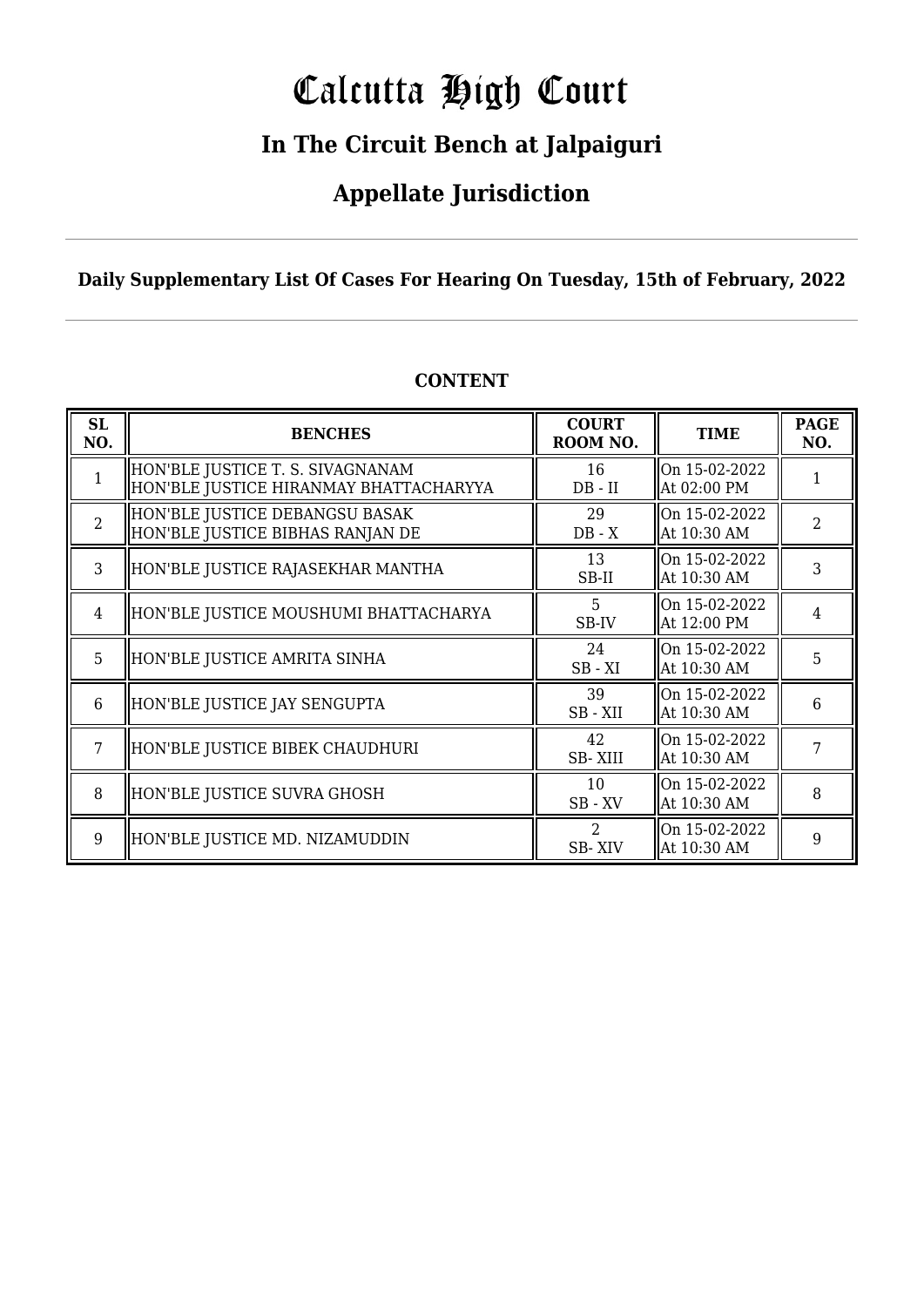

**DAILY CAUSELIST For Tuesday The 15th February 2022**

**COURT NO. 16**

**DIVISION BENCH (DB - II)**

**AT 2:00 PM**

**HON'BLE JUSTICE T. S. SIVAGNANAM HON'BLE JUSTICE HIRANMAY BHATTACHARYYA (VIA VIDEO CONFERENCE)**

**FROM PRINCIPAL BENCH**

**SPECIAL NOTE : MATTERS WILL BE TAKEN UP AFTER REGULAR MATTERS**

#### **FOR ADMISSION**

| 1 | MAT/10/2022                                                          | UNION OF INDIA AND ORS<br>VS<br>KAUSHIK SAHA AND ANR                                      | <b>TAPAN BHANJA</b> |
|---|----------------------------------------------------------------------|-------------------------------------------------------------------------------------------|---------------------|
|   | IA NO: CAN/1/2022                                                    |                                                                                           |                     |
| 2 | MAT/11/2022                                                          | UNION OF INDIA AND ORS<br>VS<br>WHOLE LEAF TOBACCO<br>VENTURES PRIVATE<br>LIMITED AND ORS | TAPAN BHANJA        |
|   | $H$ $\Lambda$ $D$ $\Lambda$ $\Lambda$ $H$ $H$ $P$ $\Lambda$ $\Omega$ |                                                                                           |                     |

IA NO: CAN/1/2022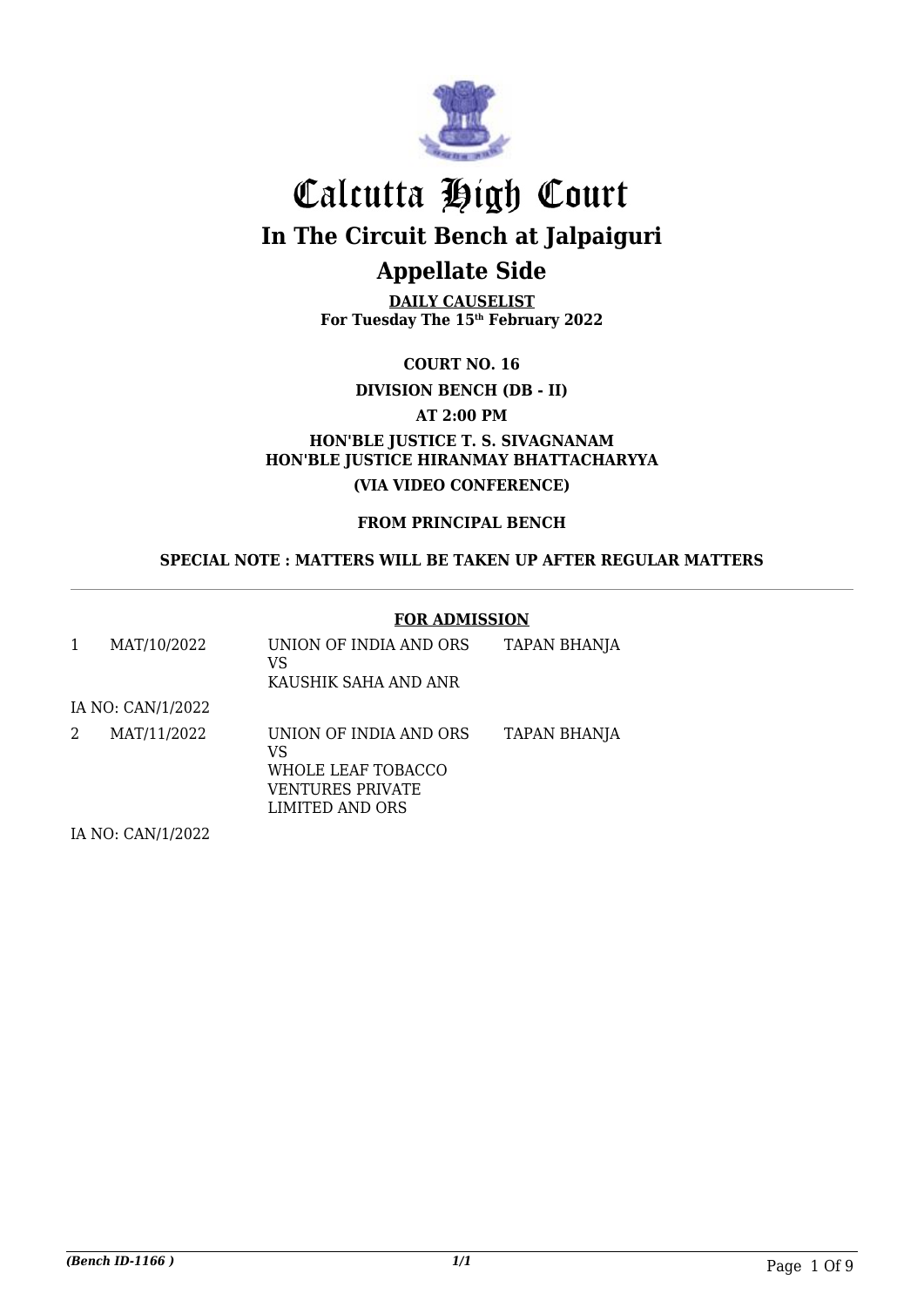

**DAILY CAUSELIST For Tuesday The 15th February 2022**

**COURT NO. 29**

**DIVISION BENCH (DB - X)**

**AT 10:30 AM**

**HON'BLE JUSTICE DEBANGSU BASAK HON'BLE JUSTICE BIBHAS RANJAN DE (VIA VIDEO CONFERENCE)**

**FROM PRINCIPAL BENCH**

#### **APPLICATION FOR ANTICIPATORY BAIL**

1 CRM(A)/76/2022 MANAB ROY VS THE STATE OF WEST BENGAL

DEBASISH MUKHOPADHYAY

#### **APPLICATION FOR BAIL**

2 CRM(NDPS)/40/2022 RABIUL SEKH VS State of West Bengal

ANIRBAN BANERJEE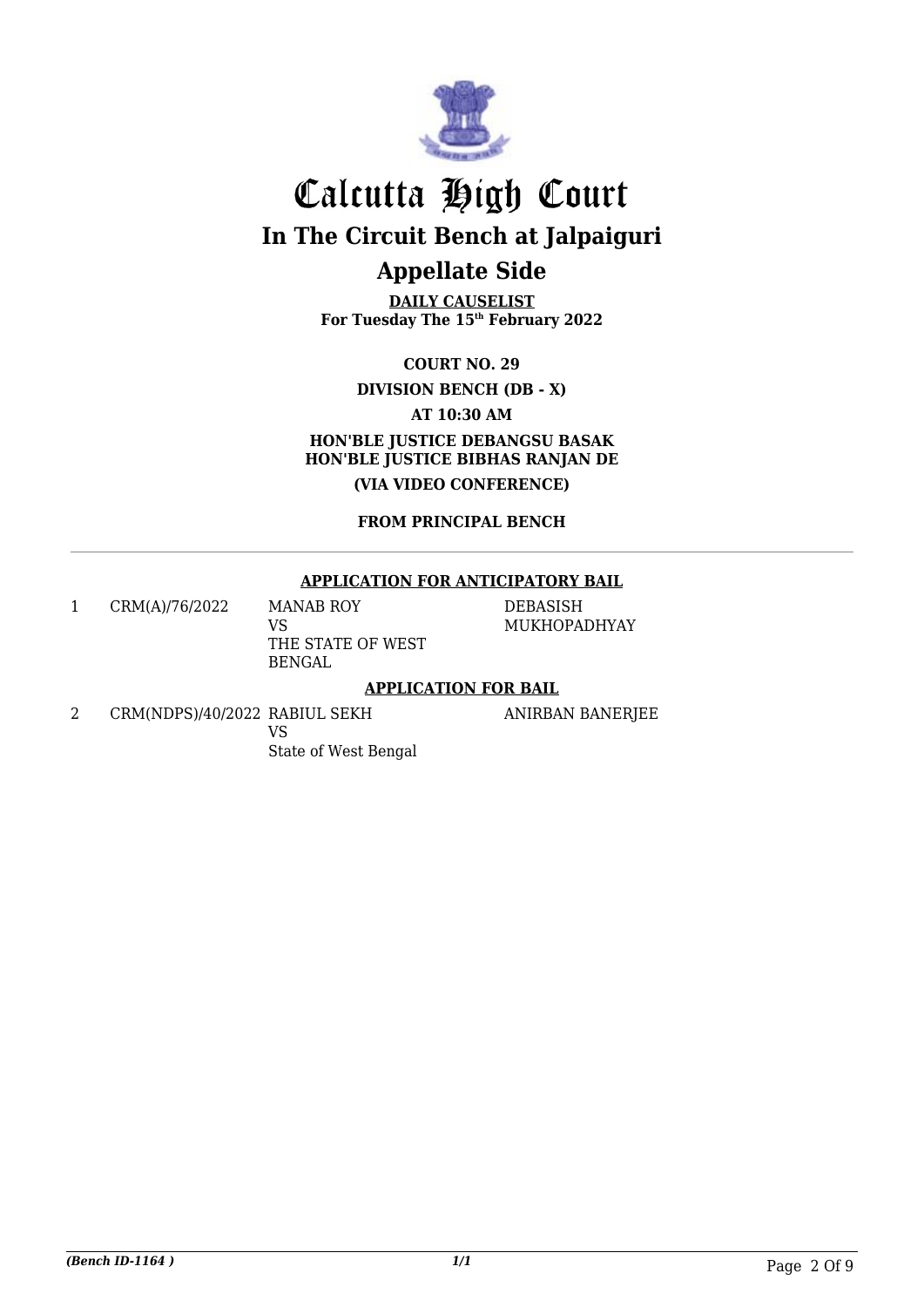

**DAILY CAUSELIST For Tuesday The 15th February 2022**

**COURT NO. 13 SINGLE BENCH (SB-II) AT 10:30 AM HON'BLE JUSTICE RAJASEKHAR MANTHA (VIA VIDEO CONFERENCE)**

**FROM PRINCIPAL BENCH**

#### **NEW MOTION**

| 1 | WPA/374/2022  | SAILESH AGARWAL<br>VS<br>STATE BANK OF INDIA AND           | <b>ABHISHEK ACHARYA</b> |
|---|---------------|------------------------------------------------------------|-------------------------|
|   |               | <b>ORS</b>                                                 |                         |
| 2 | WPA/375/2022  | <b>SUJIT DAS</b><br>VS<br>STATE OF WEST BENGAL<br>AND ORS. | <b>SUMAN SEHANABIS</b>  |
|   |               | <b>MOTION</b>                                              |                         |
| 3 | WPA/1763/2021 | <b>SABITA ROY</b><br>VS<br>STATE OF WEST BENGAL            | <b>ARINDAM DAS</b>      |

AND ORS.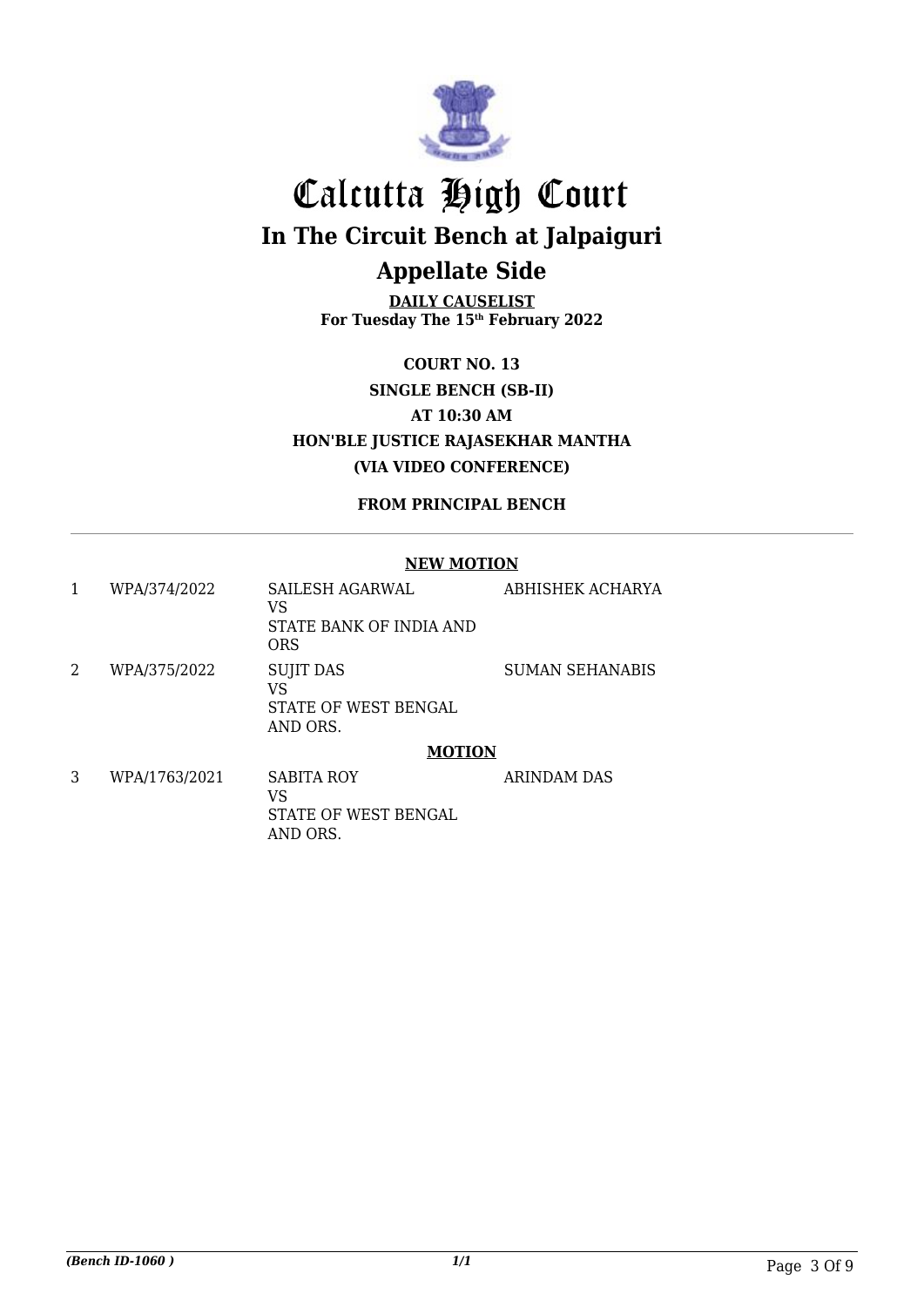

**DAILY CAUSELIST For Tuesday The 15th February 2022**

**COURT NO. 5 SINGLE BENCH (SB-IV) AT 12:00 PM HON'BLE JUSTICE MOUSHUMI BHATTACHARYA (VIA VIDEO CONFERENCE)**

**FROM PRINCIPAL BENCH**

### **NEW MOTION**

ASHOK HALDER

1 WPA/282/2022 NIKHIL BANDU SARKAR

VS STATE OF WEST BENGAL AND ORS.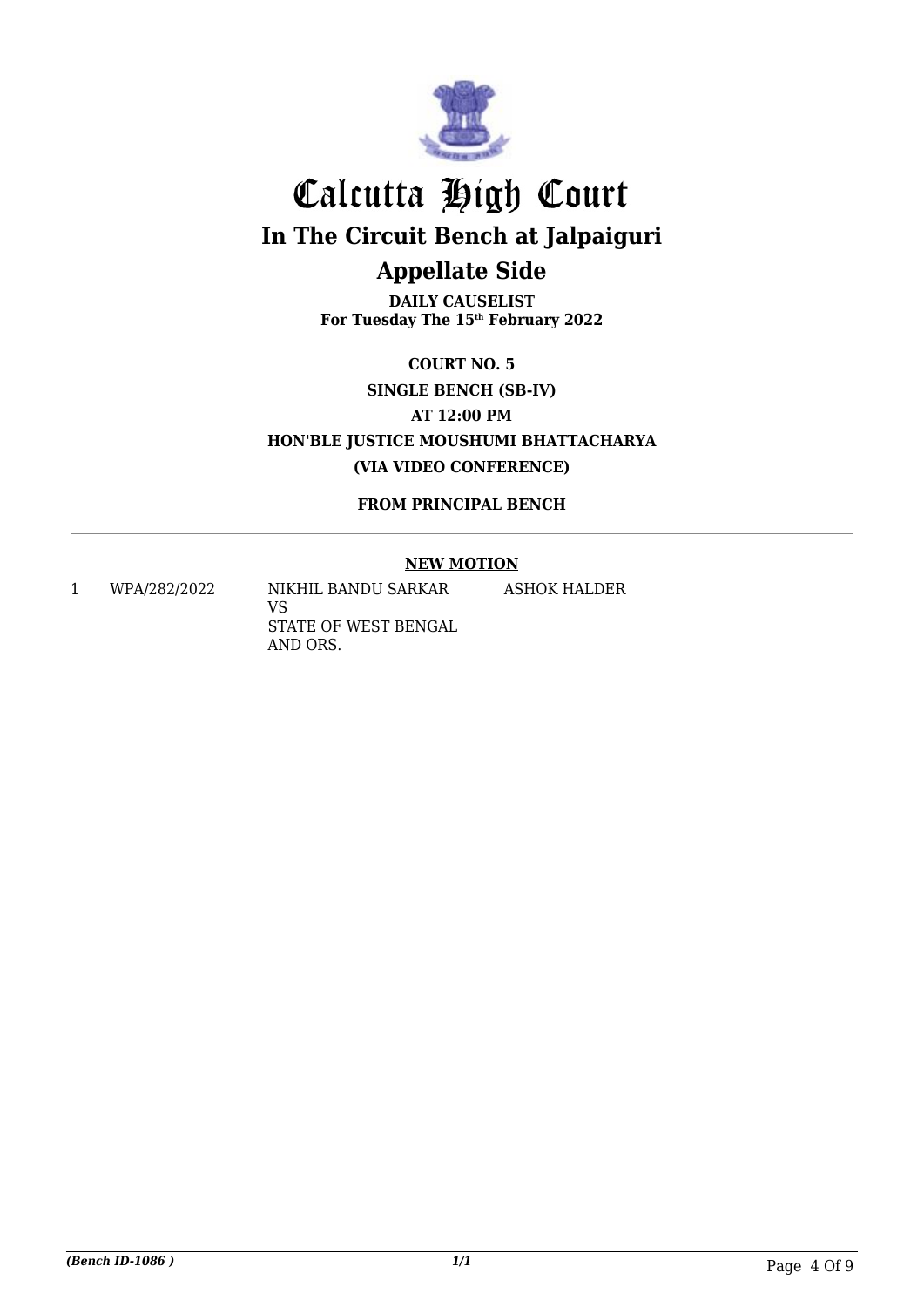

**DAILY CAUSELIST For Tuesday The 15th February 2022**

**COURT NO. 24 SINGLE BENCH (SB - XI) AT 10:30 AM HON'BLE JUSTICE AMRITA SINHA (VIA VIDEO CONFERENCE)**

**FROM PRINCIPAL BENCH**

#### **NEW MOTION**

( [GROUP - II] )

1 WPA/288/2022 ATIAR RAHAMAN VS STATE OF WEST BENGAL AND ORS. JAKIR HOSSAIN

#### **MOTION**

( [GROUP - VIII] )

SUBHANKAR DAS

2 WPA/275/2022 PANNALAL SAHA VS STATE OF WEST BENGAL AND ORS.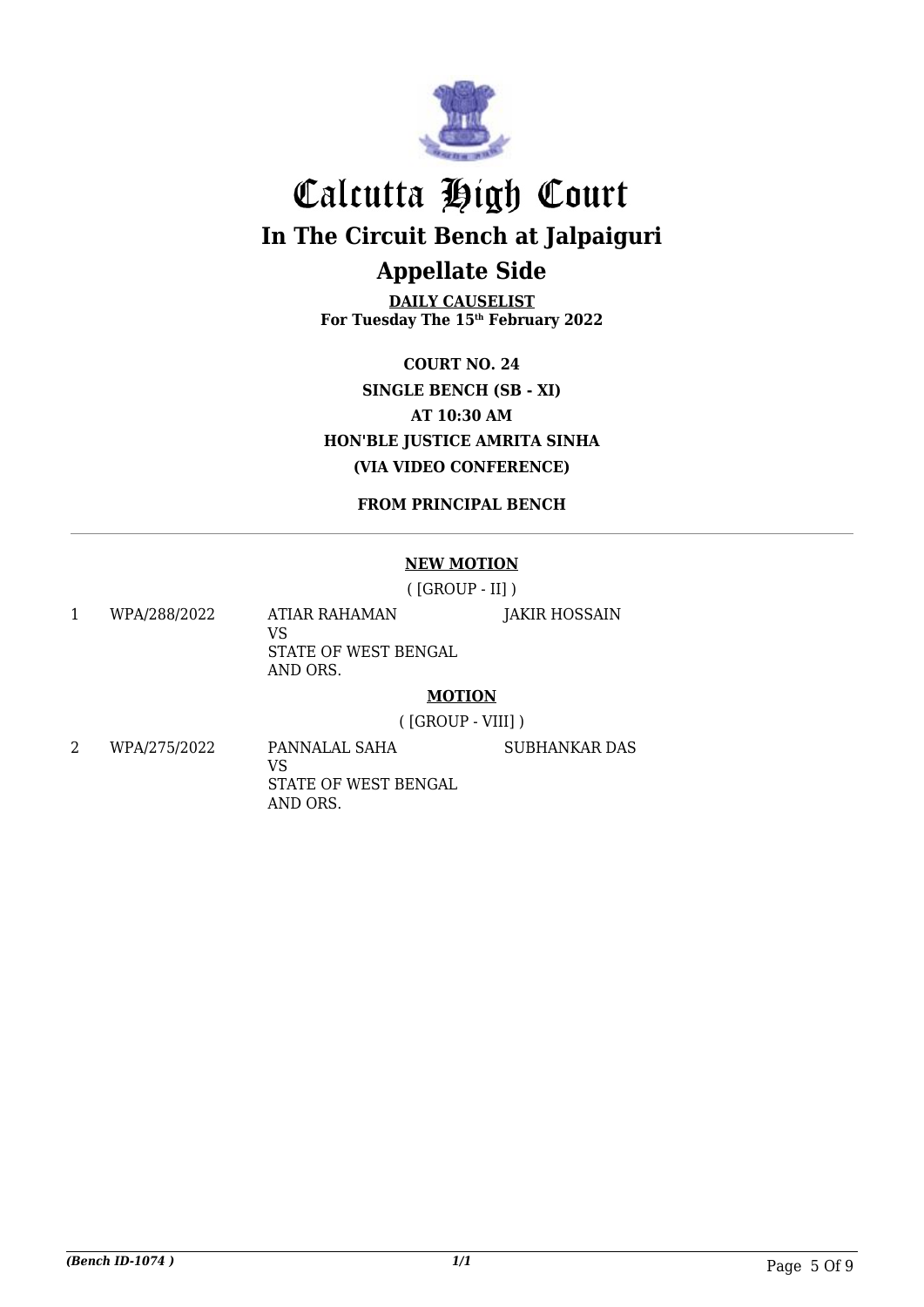

**DAILY CAUSELIST For Tuesday The 15th February 2022**

**COURT NO. 39 SINGLE BENCH (SB - XII) AT 10:30 AM HON'BLE JUSTICE JAY SENGUPTA (VIA VIDEO CONFERENCE)**

**FROM PRINCIPAL BENCH**

### **CRIMINAL REVISION**

1 CRR/15/2022 SUBHAS CHANDRA SIKDAR VS State of West Bengal AND ANR JOYJIT DUTTA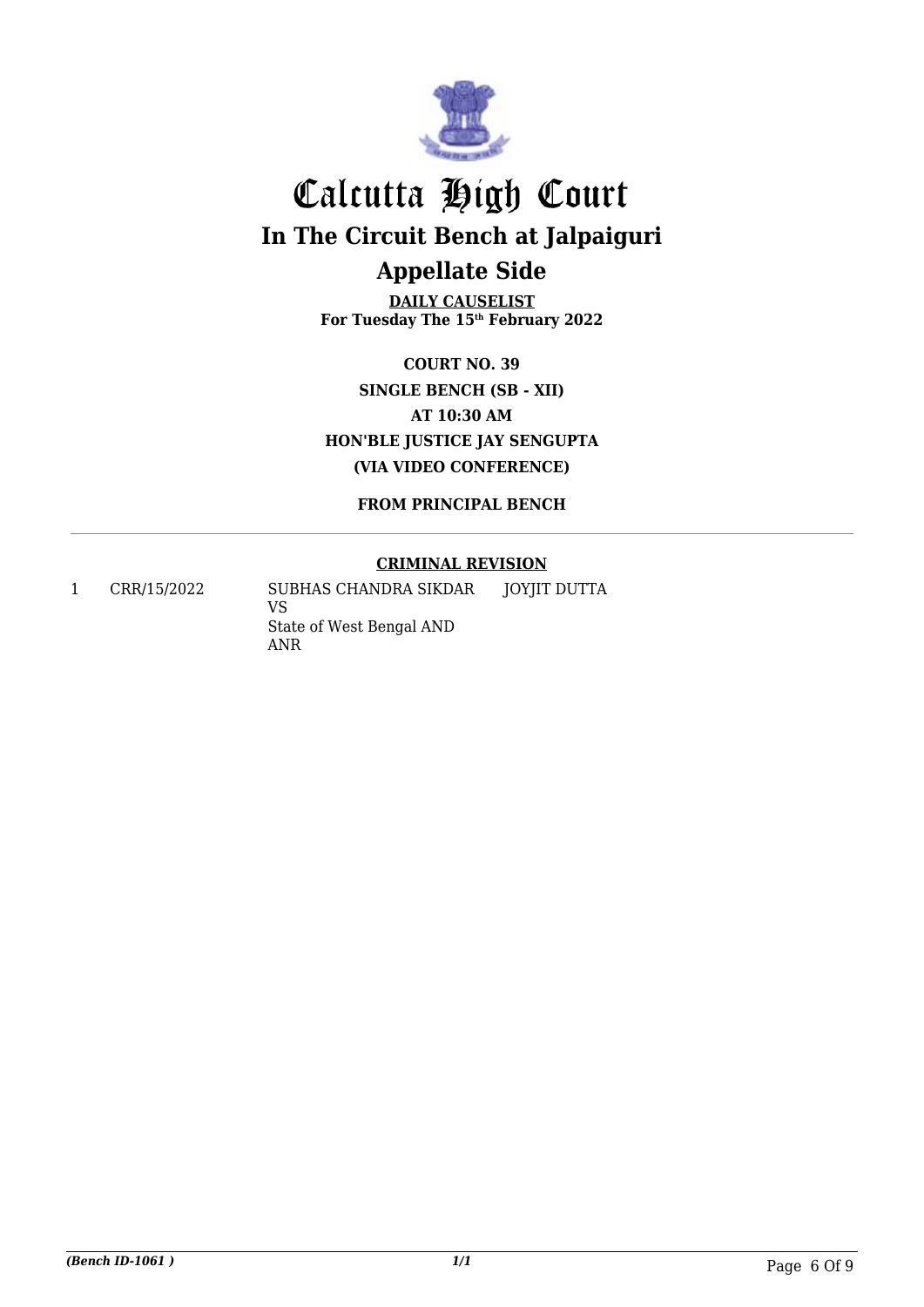

**DAILY CAUSELIST For Tuesday The 15th February 2022**

**COURT NO. 42 SINGLE BENCH (SB- XIII) AT 10:30 AM HON'BLE JUSTICE BIBEK CHAUDHURI (VIA VIDEO CONFERENCE)**

**FROM PRINCIPAL BENCH**

#### **CONTEMPT APPLICATION**

|    | CPAN/16/2021 | SRI JADUNATH DUTTA AND<br><b>ORS</b><br>VS<br>DR. AJAY KUMAR AND ANR | DEBORSHI DHAR |
|----|--------------|----------------------------------------------------------------------|---------------|
| in | WPA/280/2021 | SRI JADUNATH DUTTA AND<br>ORS<br>VS<br>THE UNION OF INDIA AND<br>ORS | DEBORSHI DHAR |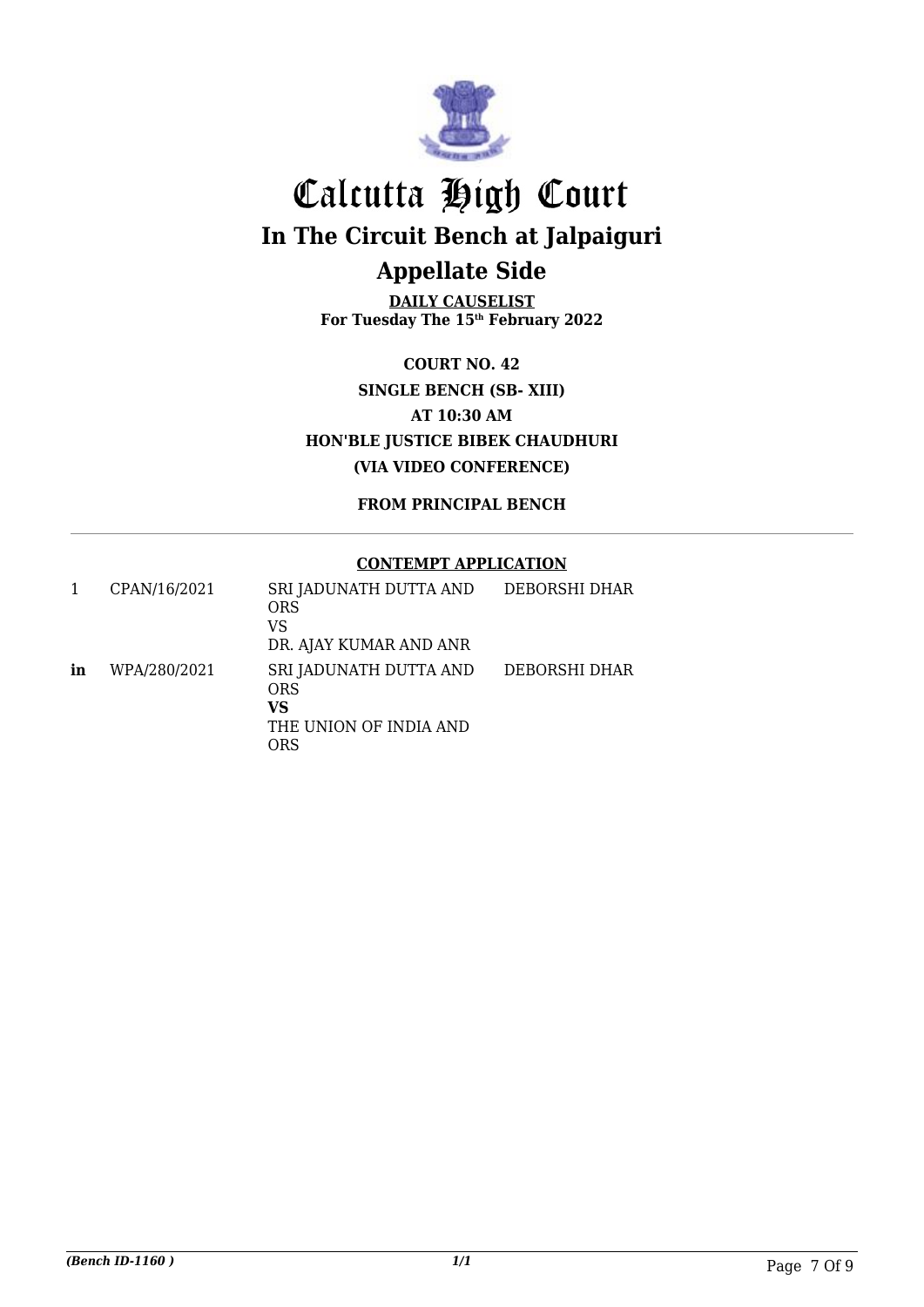

**DAILY CAUSELIST For Tuesday The 15th February 2022**

**COURT NO. 10 SINGLE BENCH (SB - XV) AT 10:30 AM HON'BLE JUSTICE SUVRA GHOSH (VIA VIDEO CONFERENCE)**

**FROM PRINCIPAL BENCH**

#### **NEW MOTION**

1 WPA/307/2022 TAPAN DAS AND ANR VS THE STATE OF WEST BENGAL AND ORS

AJAY SINGHAL